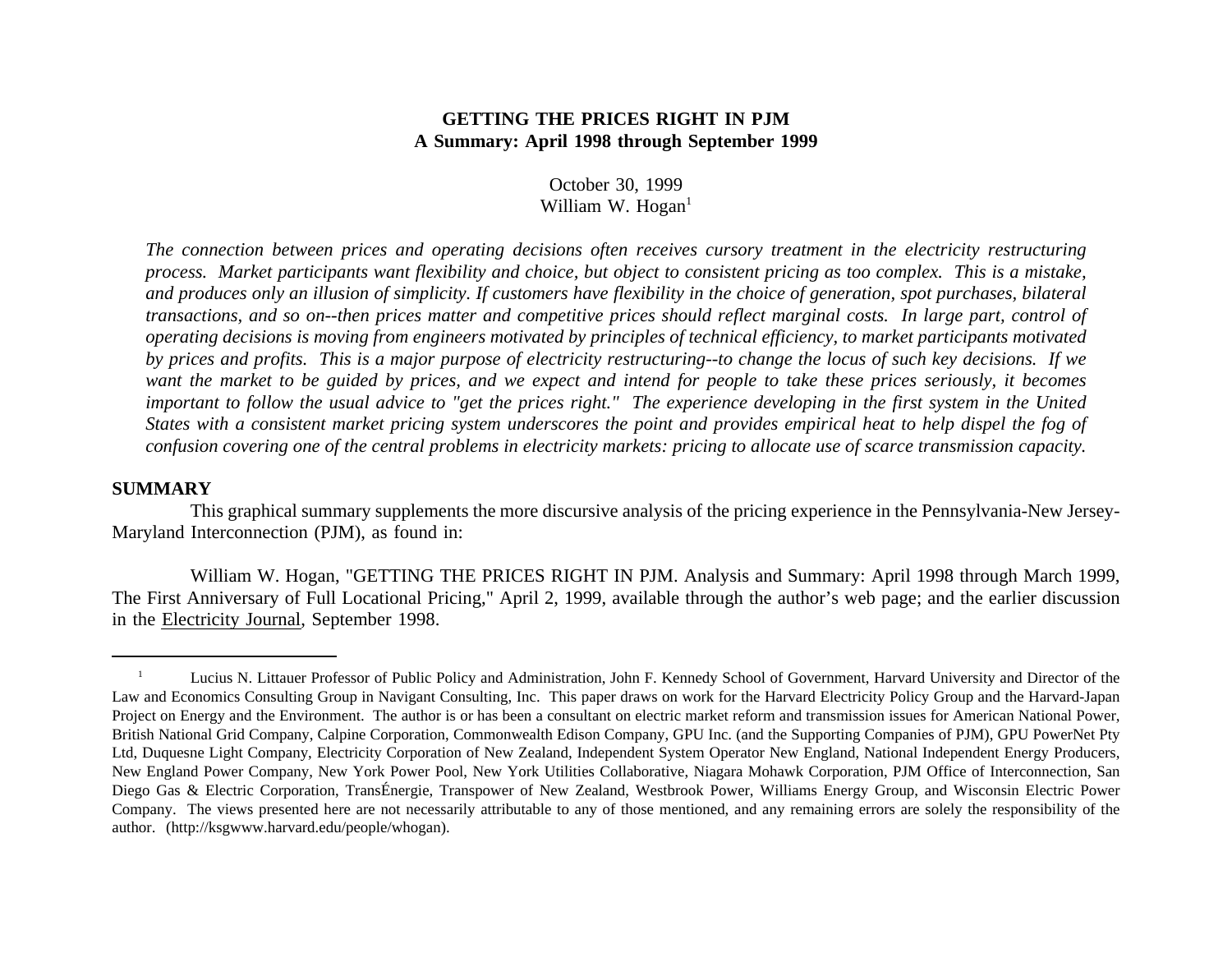## **April through September, 1999**

The PJM system uses <sup>a</sup> bid-based, security-constrained, economic dispatch for the balancing market. When the system confronts transmission constraints, prices can differ at every location. The prices reported by PJM cover approximately two thousand locations. The data for the constrained hours reveal the sometimes substantial effects of transmission congestion. The focus here is on this transmission congestion and locational differences. However, even without congestion, prices have been volatile; but that is another story.

The data for April through September, 1999, reinforce the information from the first year of operations. Although prices and their distribution were not identical with those of the corresponding months in the previous year, they were similar. April was less constrained than <sup>a</sup> year ago; May and June were about the same as before. July and August were more constrained.





2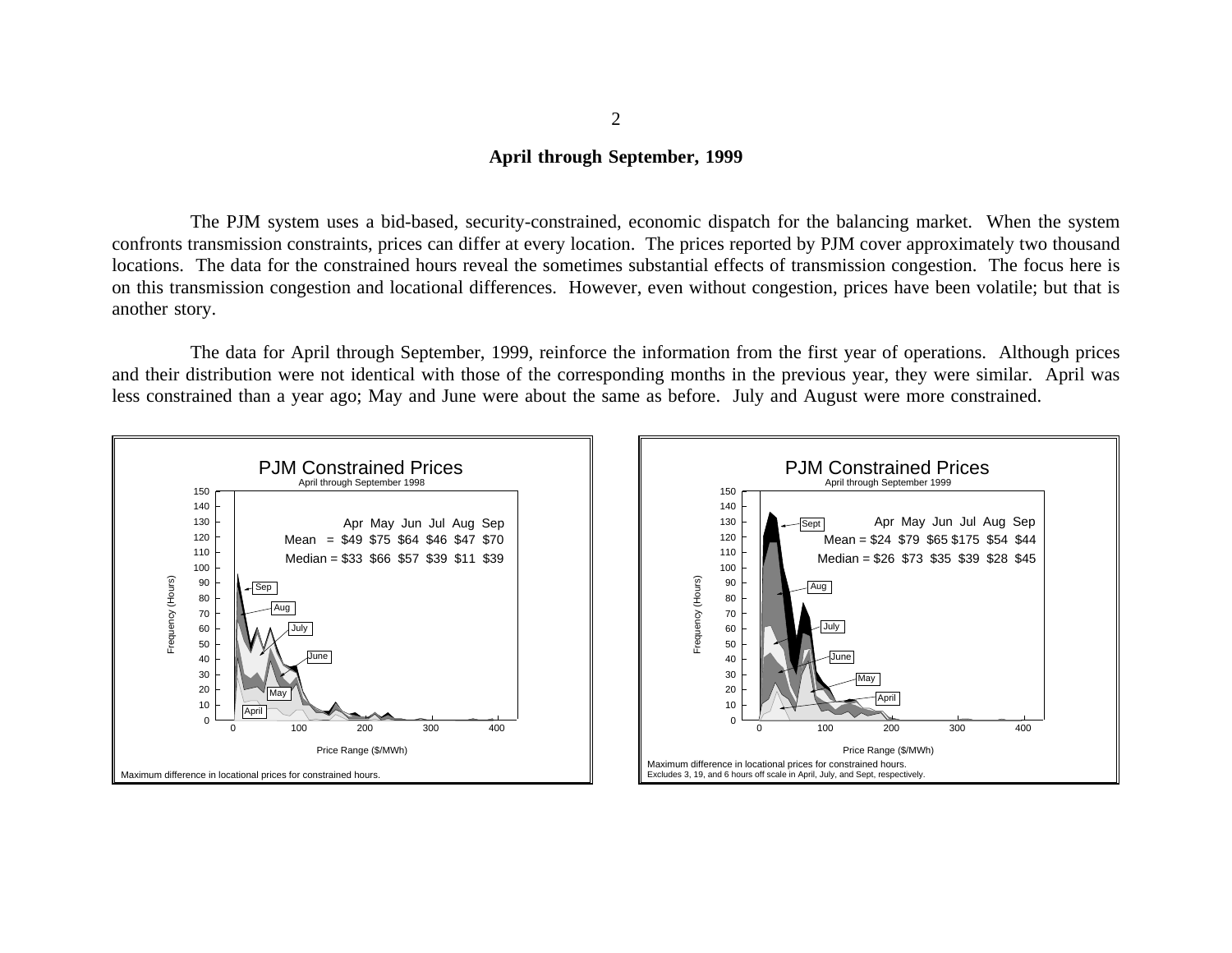The prices were broadly dispersed. Notably, as of April 1999, generators within PJM were eligible to remove themselves from bid caps, but this did not appear to have much immediate impact on average locational price differences. One simple way to summarize the data is to examine both the average and the variation of prices at different locations during constrained hours. If two locations always have the same prices, then the two averages of prices over the period would be the same and the two standard deviations of the prices would be the same. These conditions would be necessary, but not sufficient, for the prices to be the same at the two locations. Hence, this straightforward calculation gives <sup>a</sup> lower bound on the number of different locations with sometimes unique prices.

April of 1999 found only 38 constrained hours, with less dispersion in prices than the previous year.



3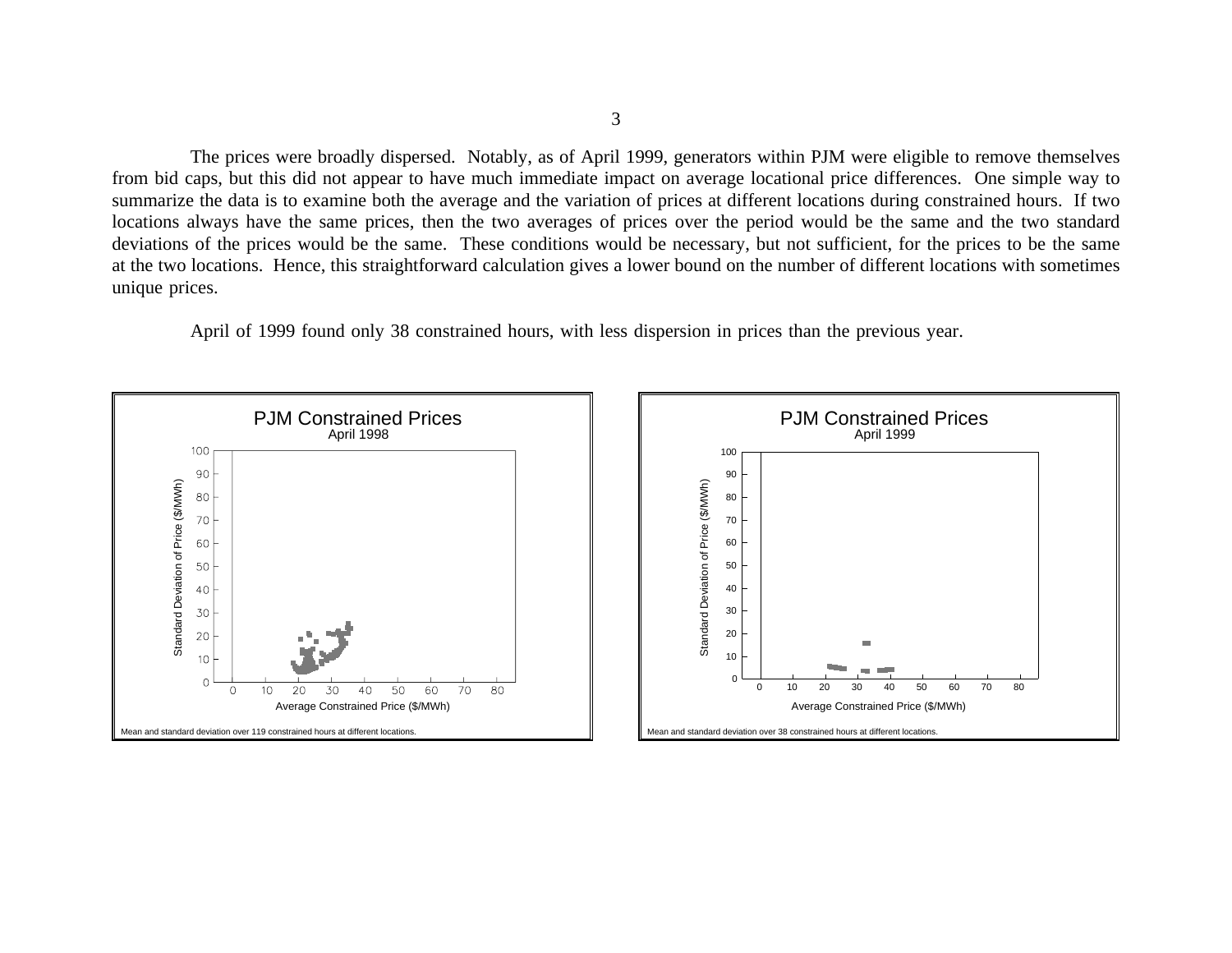May of 1999 found 179 constrained hours with price dispersion similar to the previous year.

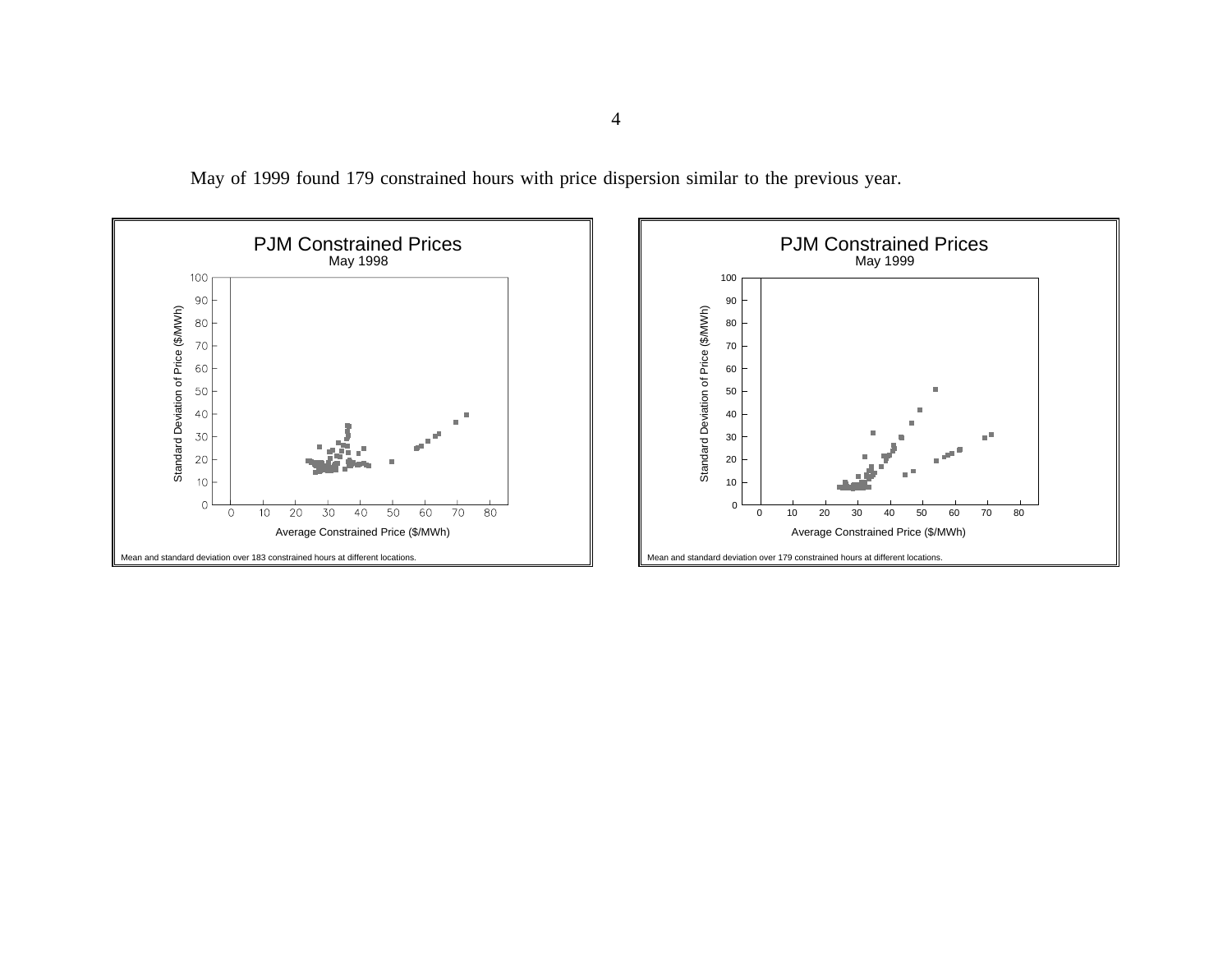June of 1999 found 163 constrained hours compared to 95 hours the year before. Average constrained prices were higher, and the much higher standard deviation of prices in 1999 indicates greater volatility. The relative dispersion of prices across locations is roughly similar to the previous year.

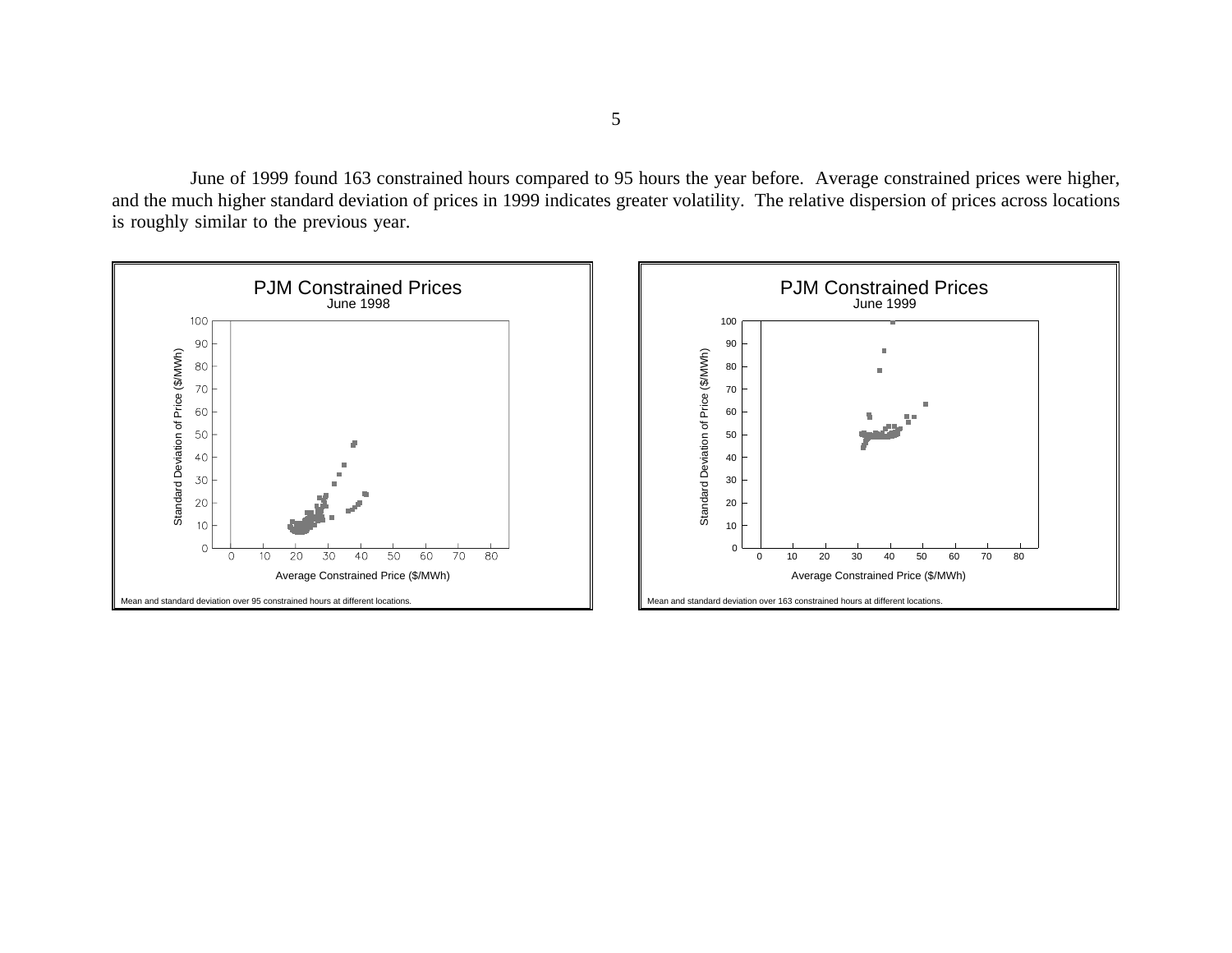July of 1999 found 126 constrained hours compared to 151 hours the year before.<sup>2</sup> However, again average constrained prices were significantly higher, and the much higher standard deviation of prices in 1999 indicates greater volatility than seen one year before. (Note the change in scale compared to the previous figures.)



<sup>2</sup> In July 1999, the PJM ISO's responsibilities expanded to include monitoring and control from some additional lower voltage transmission lines. This would increase the likelihood of reporting congestion compared to earlier dates when constraints on the same lines were not included.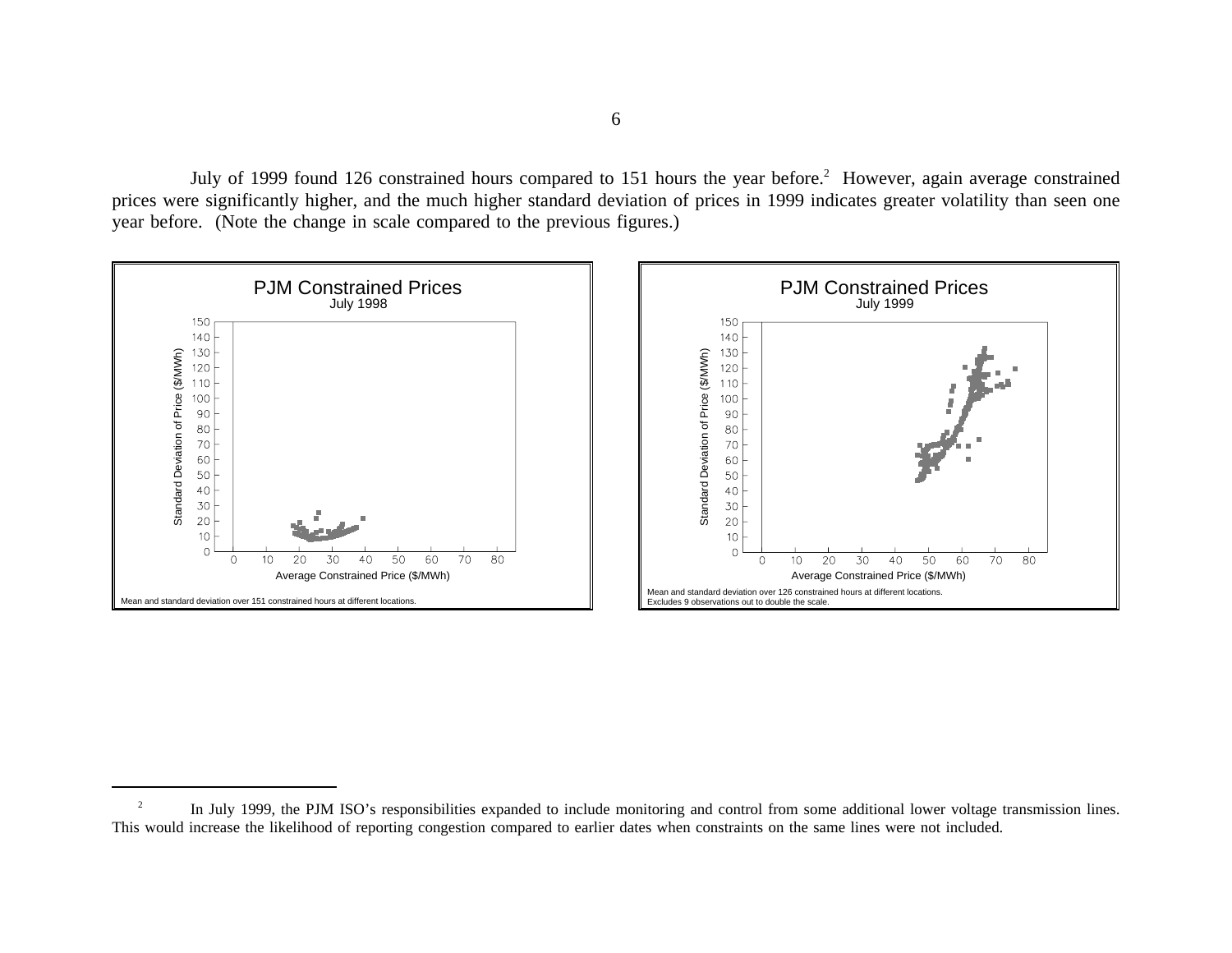August of 1999 found 262 constrained hours compared to 48 hours the year before. Again average constrained prices were higher, and the much higher standard deviation of prices in 1999 indicates greater volatility. (Note the change in scale compared to the previous figures through June.)

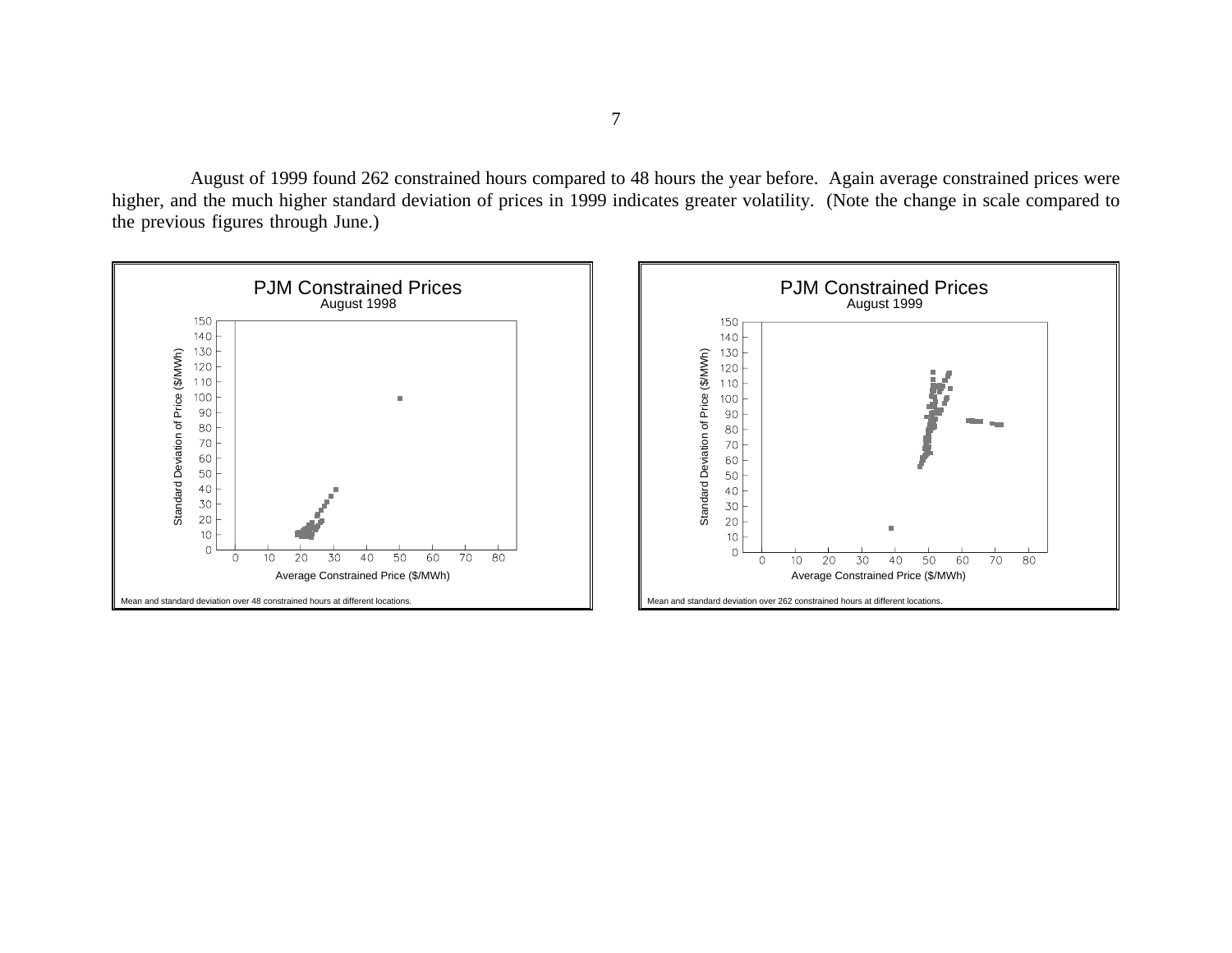September of 1999 found 191 constrained hours compared to 46 hours the year before.<sup>3</sup> Here average constrained prices were lower than the previous year, and the lower standard deviation of prices in 1999 indicates somewhat lower volatility. (Note here the change in scale back to that of the previous figures through June.)



<sup>3</sup>In September 1999, the PJM ISO added approximately 14 new location definitions.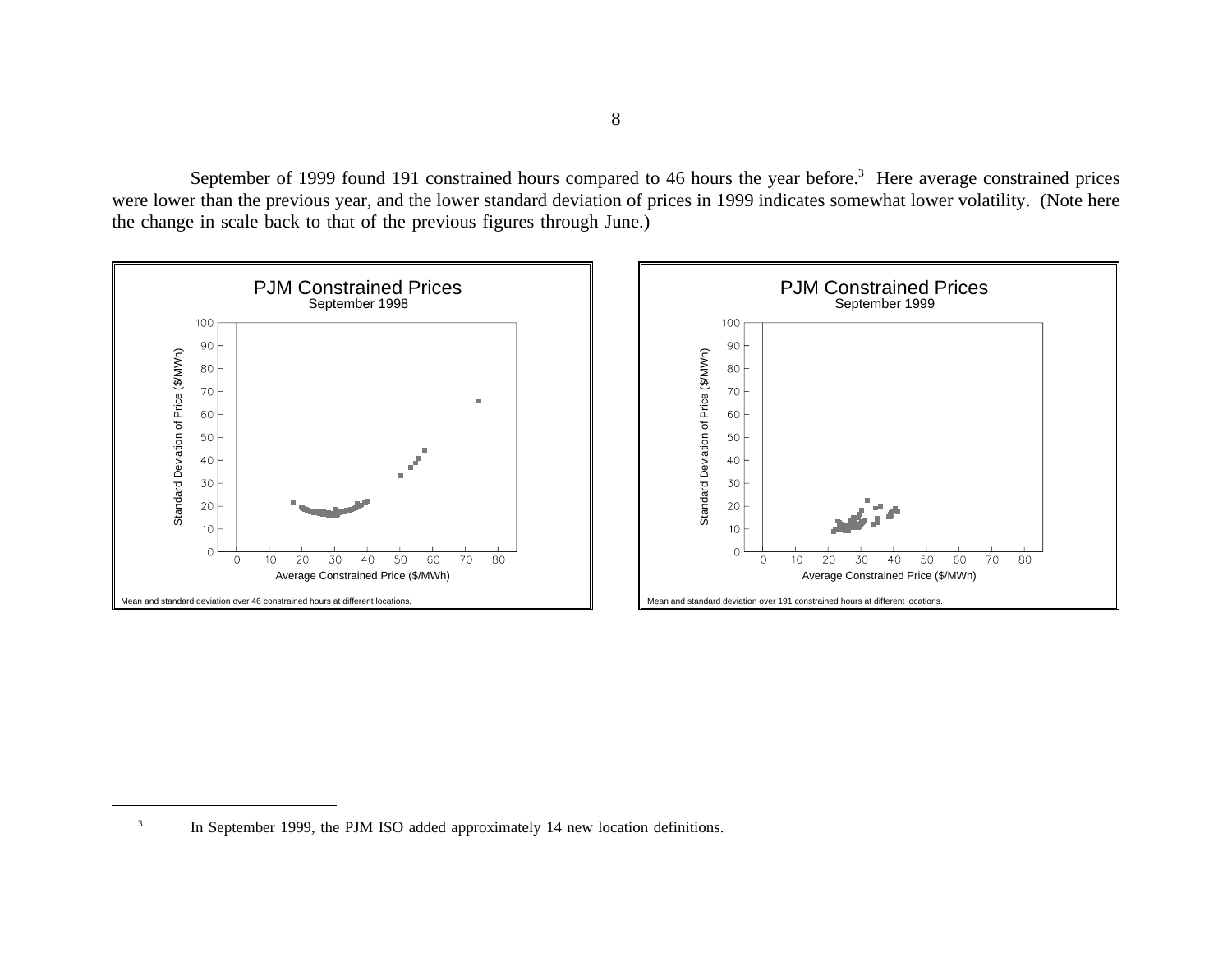The degree of dispersion gives some indication of the number of "zones" that would be required to capture the real differences in prices. Defining the standard for "close enough" and drawing the boundaries would be contentious, but the controversy may be moot. Using <sup>a</sup> threshold of \$1 per MWh over the month for the maximum difference of average prices or standard deviations across <sup>a</sup> zone, the required zones would be as indicated in the following table. Note that the zones would not be the same in each month; hence, to have stable zones over an extended period would require at least hundreds of separate zones. This provides no simplification, as has been recognized in PJM. Using the prices for the actual nodes is the simple solution that allows for choice, reinforces market incentives, and provides the opportunity for many other innovations such as financial transmission rights auctioned for the full capacity of the system.

| <b>Required Zones in PJM</b> |     |     |     |     |     |      |             |
|------------------------------|-----|-----|-----|-----|-----|------|-------------|
|                              | Apr | May | Jun | Jul | Aug | Sept | Oct-<br>Mar |
| 1998-1999                    | 94  | 83  | 75  | 57  | 52  | 64   | 61          |
| 1999-2000                    | 22  | 63  | 60  | 210 | 96  | 62   |             |